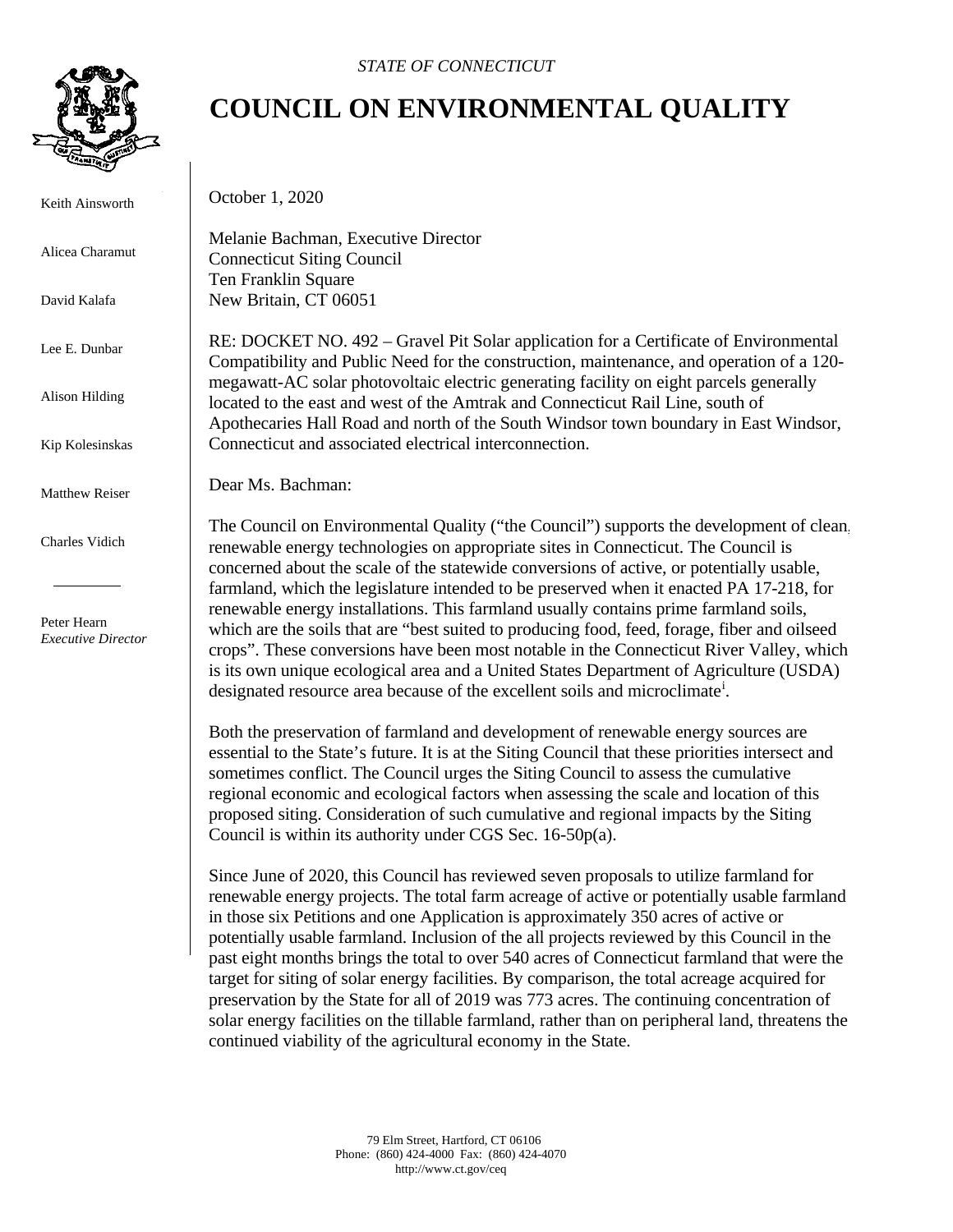Although the Applicant is proposing an Agricultural Soil Protection Plan, in order for a solar energy installation to have no impact on the status of prime farmland soils on a site, decommissioning and restoration would have to be successful at the end of the anticipated service life of the solar panels. To the Council's knowledge, long-term soil preservation has not been attempted in Connecticut, nor has removal of the supports for the panels and the buried electrical conduits and other soil disturbances. Decommissioning and restoration is an unproven promise. At the expiration of the lease term, negotiation of a new contract to take advantage of the installed solar infrastructure is as probable as is a return to agriculture. The probability that the site will never return to farming needs to be acknowledged. It has been estimated that nearly 30 percent of the State's farmers depend on land that is leased<sup>[ii](#page-2-1)</sup>. Loss of access to those fields can severely affect the farms and disrupt their business viability, business succession planning, and even their ability to implement nutrient management plans (where a land base is needed to apply manure at safe rates). Loss of leased fields decreases farm density, and the suppliers of services and users of products are likely to move or close. The continuing accretion of multiple individual decisions to site solar facilities on productive agricultural land has cumulative regional economic and ecological implications that go beyond the loss of prime soils. For example, there are many permanent and migratory species depend on Connecticut's farm fields for habitat.

The Council offers the following additional comments regarding visibility, wildlife, vernal pools/wetlands, and groundwater:

The application shows sensitivity to visual impacts in its plan to install landscape screening features (modules) along portions of the property line to soften views from abutting properties. The Proposal would benefit from greater specificity with regard to the location(s) where black vinyl coated fencing will be deployed to "minimize light reflection and thus visibility of the fence."

The Applicant states that the conservation strategy for several species, including eastern pearlshell and American brook lamprey, will involve curtailing "illicit ATV operation within the properties it will control with fencing and other barriers". Additional details regarding what barriers or strategies will be employed to curtail illicit ATV use along Ketch Brook need to be identified; or alternative conservation strategies for the state-listed species identified by the Department of Energy and Environmental Protection Natural Diversity Database (NDDB) should be described. Furthermore, the actual height and locations of the proposed gaps under the proposed perimeter fencing for migration of turtles should be added to the Application's site plans.

A total of six vernal pools on the proposed site are classified as Tier I, which denotes exemplary pools where "management recommendations should be applied". While the proposed wetland buffer will likely reduce impacts on the "vernal pool envelope", the Applicant did not identify the area or percentage of the "critical upland habitat", (the area between 100 feet to 750 feet from the vernal pools), The Council recommends that the Applicant: 1) identify how much of the critical terrestrial habitat would be impacted by the proposed project, and 2) specify the management practices the Applicant would employ to protect the critical upland habitat of the identified Tier I vernal pools.

In addition, the Council notes that wetland #10 would be eliminated to construct the proposed project. The Council recommends that a minimum 100-foot non-disturbance buffer be applied around wetland #10 or in the alternative, a new wetland be created on the proposed site of equal or greater area in a location that would better support wildlife habitat and migration.

The groundwater at the site is identified as GAA, suitable for drinking water. A Spill Control and Countermeasures Plan (SPCC) should be included in the application for this project.